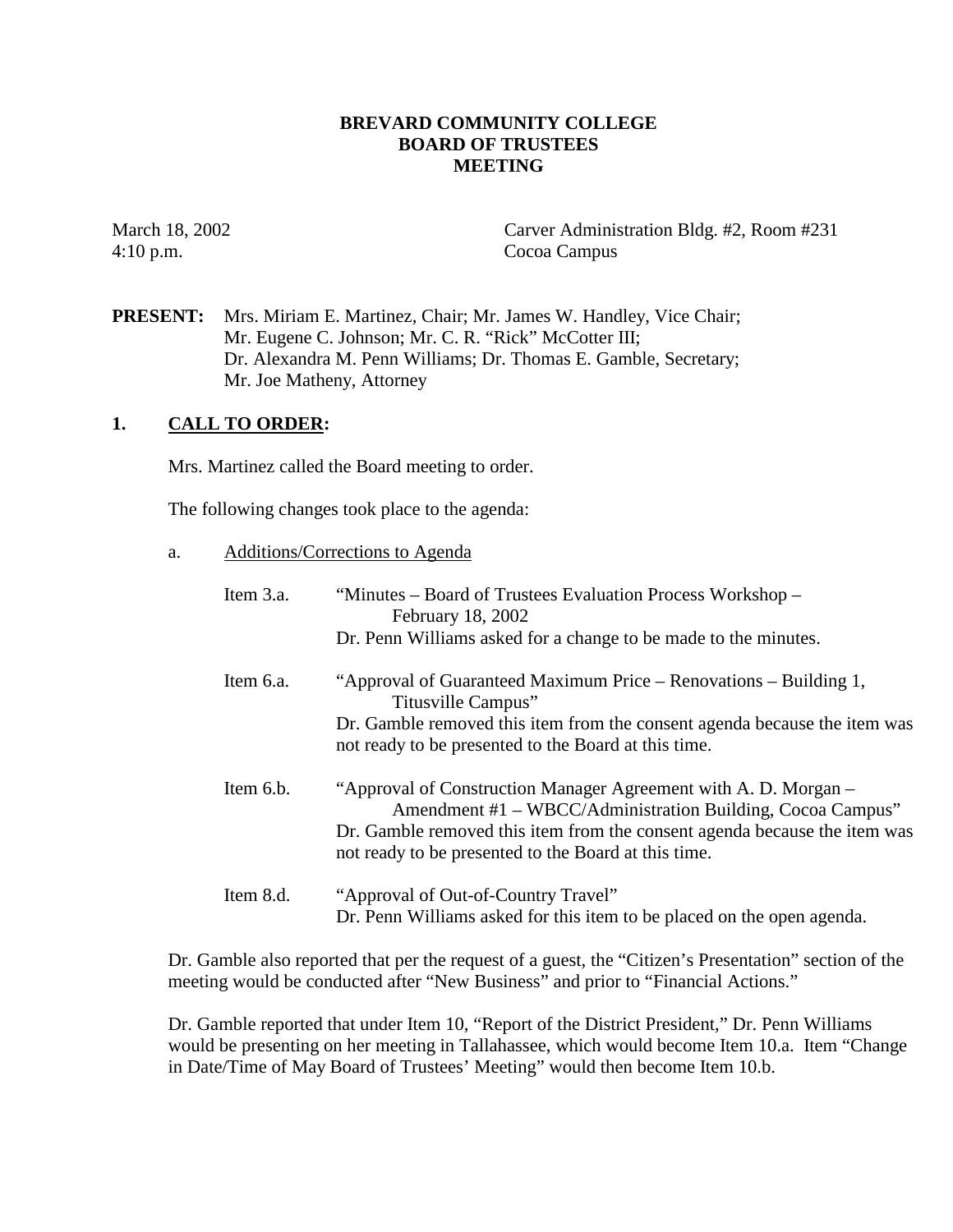Board of Trustees Meeting March 18, 2002  $Page - 2 -$ 

### b. Presentation of SACS Survey to the Board – Dr. Layne

Dr. Rosemary Layne, Dean of Staff and Program Development, distributed a SACS Survey to the Board members and asked them to complete the form. Once the surveys were returned, Dr. Layne distributed a copy of the *SACS Commission on Colleges Criteria for Accreditation* to each of the Board members.

# **2. CONSENT AGENDA:**

Dr. Gamble recommended approval of the consent agenda items as presented:

- 3.b. Approval of Minutes Board of Trustees Meeting February 18, 2002
- 8.a. Approval of Personnel Actions
- 8.a.(1) Approval of Faculty VIP Awards
- 8.b. Approval of the Naming of the Melbourne Campus Pavilion
- 9.a. Monthly Budget Summary Report (February 2002)
- 9.b. Approval of Unrestricted Fund Budget Amendment #4

Mr. Johnson moved approval of the consent agenda items. Mr. Handley seconded the motion. All those voting in favor of the motion – Handley, Johnson, McCotter, Martinez, and Penn Williams; opposed – none. Motion unanimously approved.

# **3. APPROVAL OF THE OFFICIAL MINUTES OF PREVIOUS MEETINGS:**

#### a. Minutes – Board of Trustees Evaluation Process Workshop – February 18, 2002

Dr. Penn Williams reported she would like Paragraph 6, on Page 5, to be removed.

Dr. Penn Williams moved approval of the Minutes – Board of Trustees Evaluation Process Workshop – February 18, 2002, with the elimination of Paragraph 6, Page 5. Mr. Johnson seconded the motion. All those voting in favor of the motion – Handley, Johnson, McCotter, Martinez, and Penn Williams; opposed – none. Motion unanimously approved.

b. Minutes – Board of Trustees Meeting – February 18, 2002

Approved – consent agenda.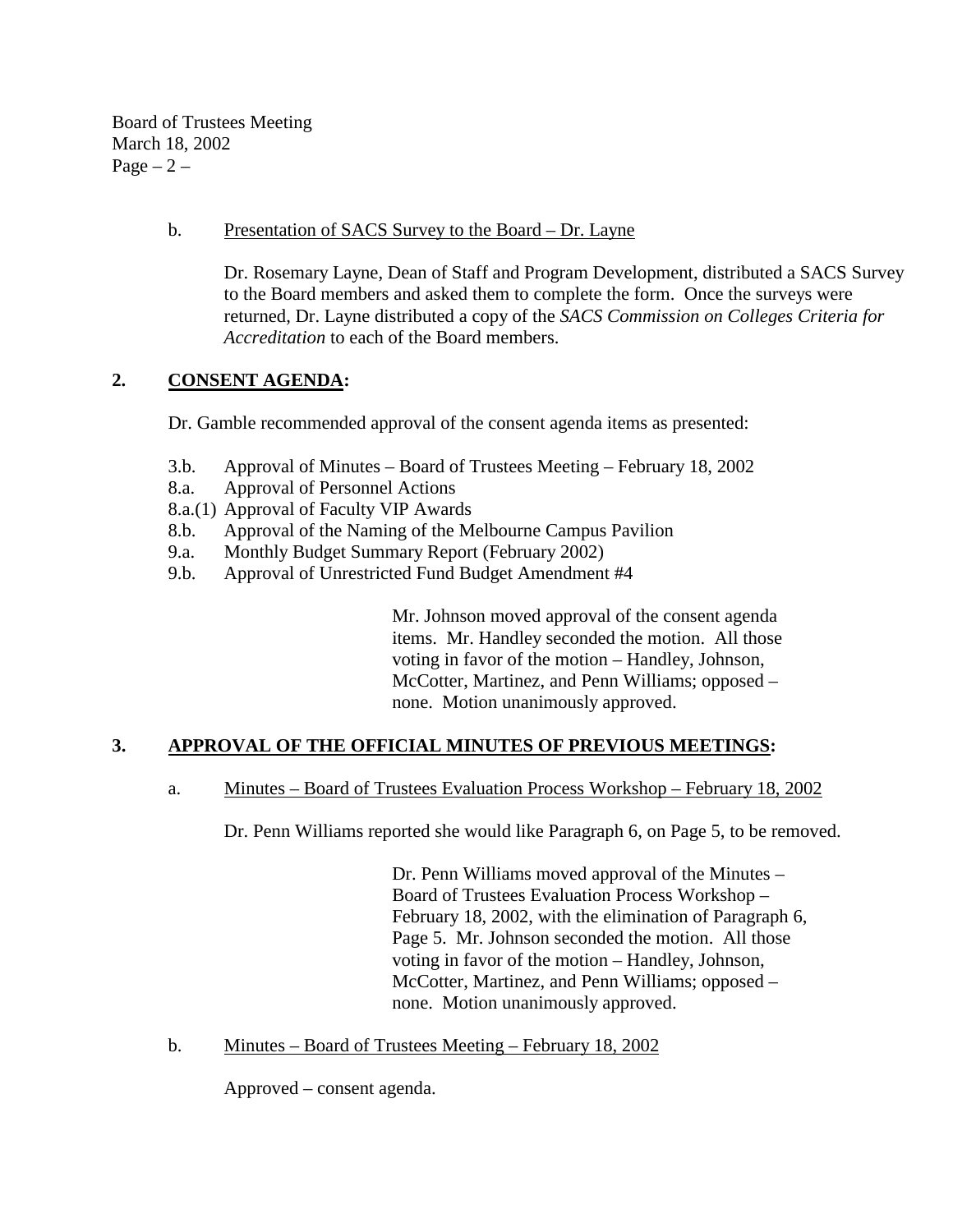Board of Trustees Meeting March 18, 2002 Page  $-3-$ 

# **4. COMMUNICATIONS:**

### a. Recognition of BCC Students – All-Florida Academic Team – Dr. Bilsky

Dr. Judy Bilsky, Associate Vice President of Educational Services, reported eight BCC students had been named to the All-Florida Academic Team in recognition of their outstanding grade point averages and accomplishments. They are: Teresa C. Baggett-Hines; Dianne S. Corbridge; Barbra A. Fitzsimmons; Monique C. Henry; Misty S. Orr; Sarah M. Stanton; Stacy E. Ward; and Dustin M. West. The top 25 ranked students were named to the Florida A Team, two of which were BCC students. They were: Sarah M. Stanton and Dustin M. West. Dr. Gamble and Mrs. Martinez presented certificates to three of the eight students who were able to attend the meeting. The students present were: Teresa C. Baggett-Hines; Misty S. Orr; and Sarah M. Stanton.

#### b. Report on the Cocoa Swimming Pool Status – Dr. Fettrow

Dr. Brenda Fettrow, Cocoa Campus President, reported on the latest discussions with the Brevard Swim Association (BSA), which included forming a community pool consortium by the BSA organization. The membership of this consortium is yet to be determined; however, community leaders will be an integral part of the membership. In early April, Mr. Al Little, Vice President for Finance and Administrative Services, and Dr. Fettrow will be meeting with Mr. Jim Ferber, from the Central Florida YMCA, to discuss the possibilities of the Central Florida YMCA taking over the operation of the Cocoa Campus swimming pool. Dr. Fettrow reported the college has agreed to extend the use of the pool through the summer months, at least through the second week of August. This will allow for a full summer swimming season to be available for community users. Mr. Stan Heinricher, President of the BSA, reported they have been having very productive conversations with the BCC administration. He reported BSA is planning on having a summer swimming event. Mr. Heinricher introduced Ms. Juliet Fletcher, the BSA Community Relations Chairperson.

#### c. Report on the Veterinary Technician Program – Dr. Fettrow/Dr. Grumbles

Dr. Fettrow introduced Dr. Janice Grumbles, full-time faculty member for the Veterinary Technician Program, who gave a presentation on the program.

 d. Report on Tech Prep: Connecting BCC to Brevard Public Schools – Dr. Purga/ Ms. Coyne/Ms. Scholz

Dr. Bert Purga, Palm Bay Campus President, introduced BCC staff, Ms. Mildred Coyne and Ms. Kimberly Greene, as well as Ms. Janice Scholz , Resource Teacher of Family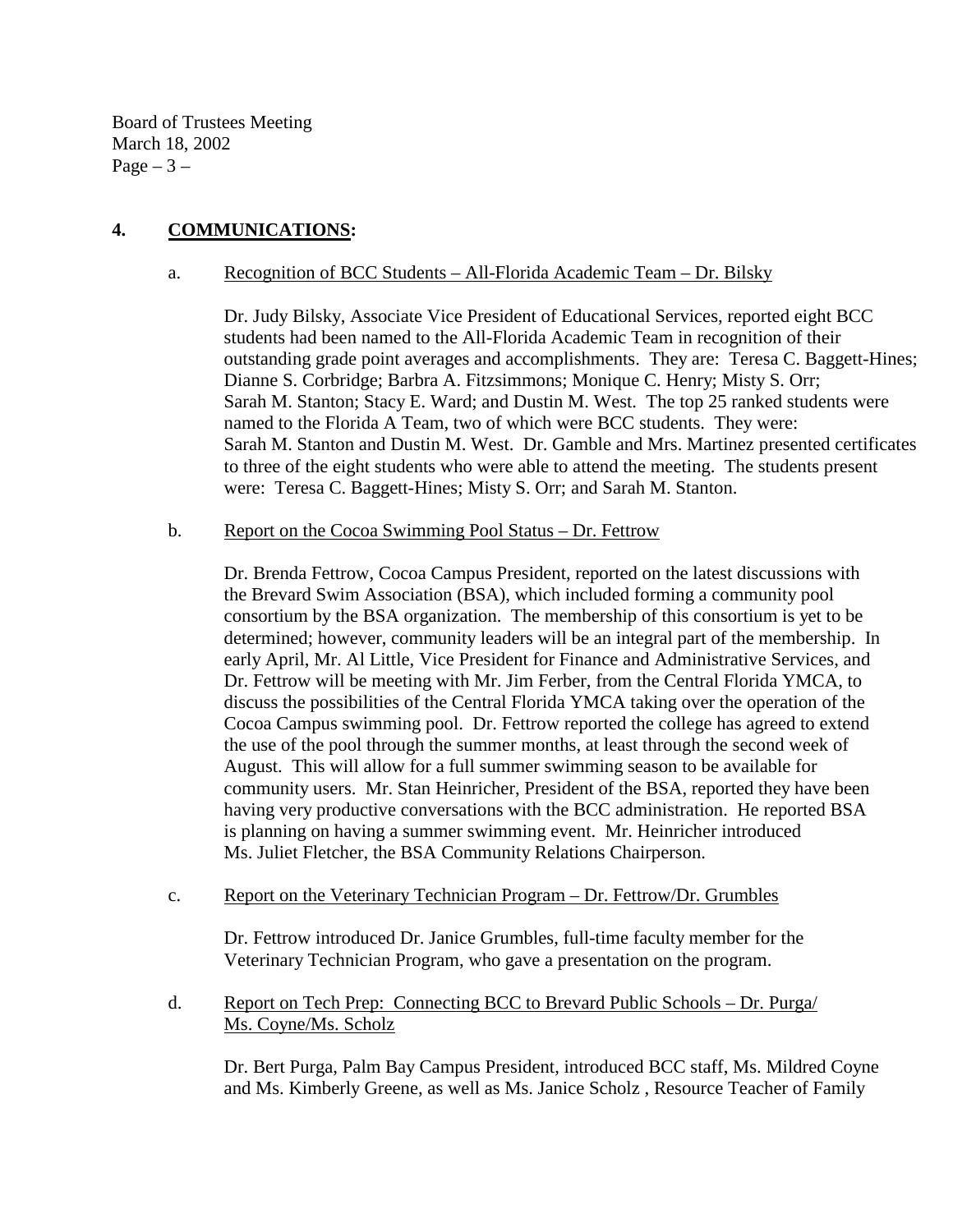Board of Trustees Meeting March 18, 2002 Page  $-4$  –

> Consumer Science Health, Brevard County School Board. Ms. Coyne and Ms. Scholz gave a presentation on the joint projects between BCC and the Brevard County School Board they have been working on over the past nine years.

## **5. CITIZEN'S PRESENTATION:**

The following people spoke on behalf of the baseball program:

 Ms. Nivea Carballo Mr. Raymond Santana Mr. Samuel Lopez Ms. Carmen Lopez Mr. Michael Tollen Mr. Jose Vazquez Ms. Teresa Lopez

Dr. Gamble responded to Mr. Lopez' concerns and presented him with the requested data.

## **6. CONSTRUCTION AND DEVELOPMENT:**

a. Approval of Guaranteed Maximum Price – Renovations – Building #1, Titusville Campus – Mr. Little

This item was removed because it was not ready to be presented to the Board at this time.

b. Approval of Construction Manager Agreement with A. D. Morgan – Amendment  $#1 -$ WBCC/Administration Building, Cocoa Campus – Mr. Little

This item was removed because it was not ready to be presented to the Board at this time.

#### **7. OLD BUSINESS:**

a. Report on Pending Legal Actions – Mr. Matheny (Addendum)

Mr. Matheny reported a settlement conference was held regarding the negotiations with the City of Cocoa pertaining to the stormwater issues and sports stadium. This issue is progressing in a positive direction. Mr. Matheny anticipates an agreement within the next two months. He reported the Lester McMillan suit was terminated by a jury verdict, in favor of the college, on all issues. BCC received an offer, from the Plaintiff, not to take an appeal in exchange for \$25,000. BCC's insurance carrier rejected this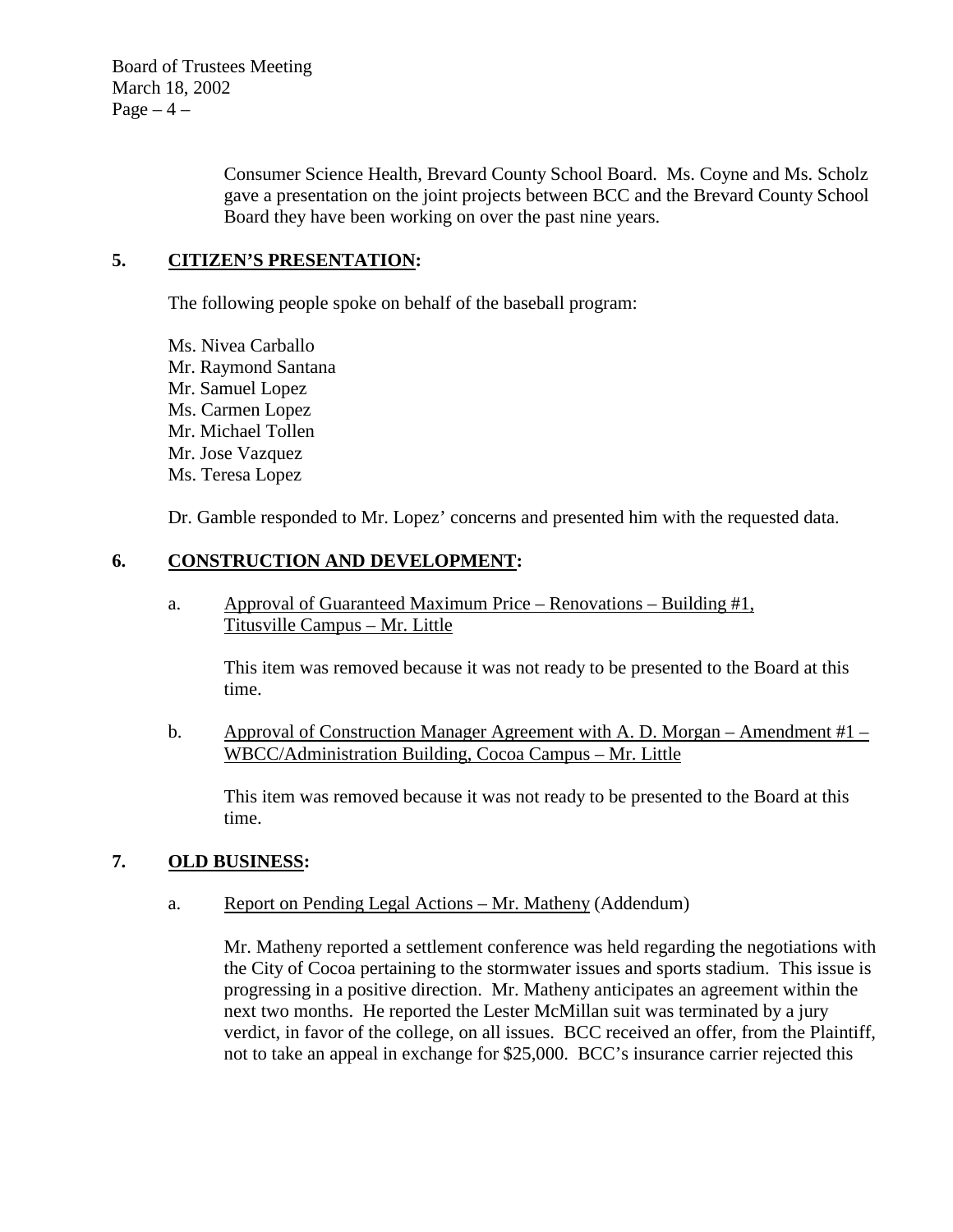offer because they believe the appeal has no merit. Mr. Matheny reported Mr. George Gray was an employee who was terminated. Mr. Gray has filed a complaint with the Florida Human Rights Commission. Mr. Matheny's recommendation to the college Board, regarding Mr. Gray, is to do nothing at this point.

b. Report on the Chain of Lakes Project – Mr. Jones/Mr. Nelson

Mr. Ron Jones, Director of the Regional Stormwater Utility with Brevard County, and Mr. Chuck Nelson, Brevard County Director of Parks and Recreation, gave a presentation on the Chain of Lakes Project in Titusville.

# **8. NEW BUSINESS:**

a. Approval of Personnel Actions – Ms. Oglesby (Addendum)

Approved – consent agenda.

a.(1) Approval of Faculty VIP Awards – Ms. Oglesby (Addendum)

Approved – consent agenda.

b. Approval of the Naming of the Melbourne Campus Pavilion– Dr. Kaliszeski (Addendum)

Approved – consent agenda.

c. Approval of The Cocoa Village Playhouse Expansion Plans – Mr. Gilfilen (Addendum)

 Mr. Walt Gilfilen, Associate Vice President for Development, introduced Ms. Staci Hawkins-Smith, Executive Director of the Cocoa Village Playhouse, and Mr. Larry McIntyre, Chair of the Cocoa Village Playhouse Board. Mr. Gilfilen reported the anticipated costs are approximately \$1.2 million for an expansion of a technical support facility and other work needed in the renovations. This is anticipated to be distributed over a period of years as the funds are received. This will provide improved quality of performances and expanded seating for additional revenues. Dr. Gamble recommended approval of The Cocoa Village Playhouse Expansion Plans.

> Mr. McCotter moved approval of The Cocoa Village Playhouse Expansion Plans. Dr. Penn Williams seconded the motion. All those voting in favor of the motion – Handley, Johnson, McCotter, Martinez, and Penn Williams; opposed – none. Motion unanimously approved.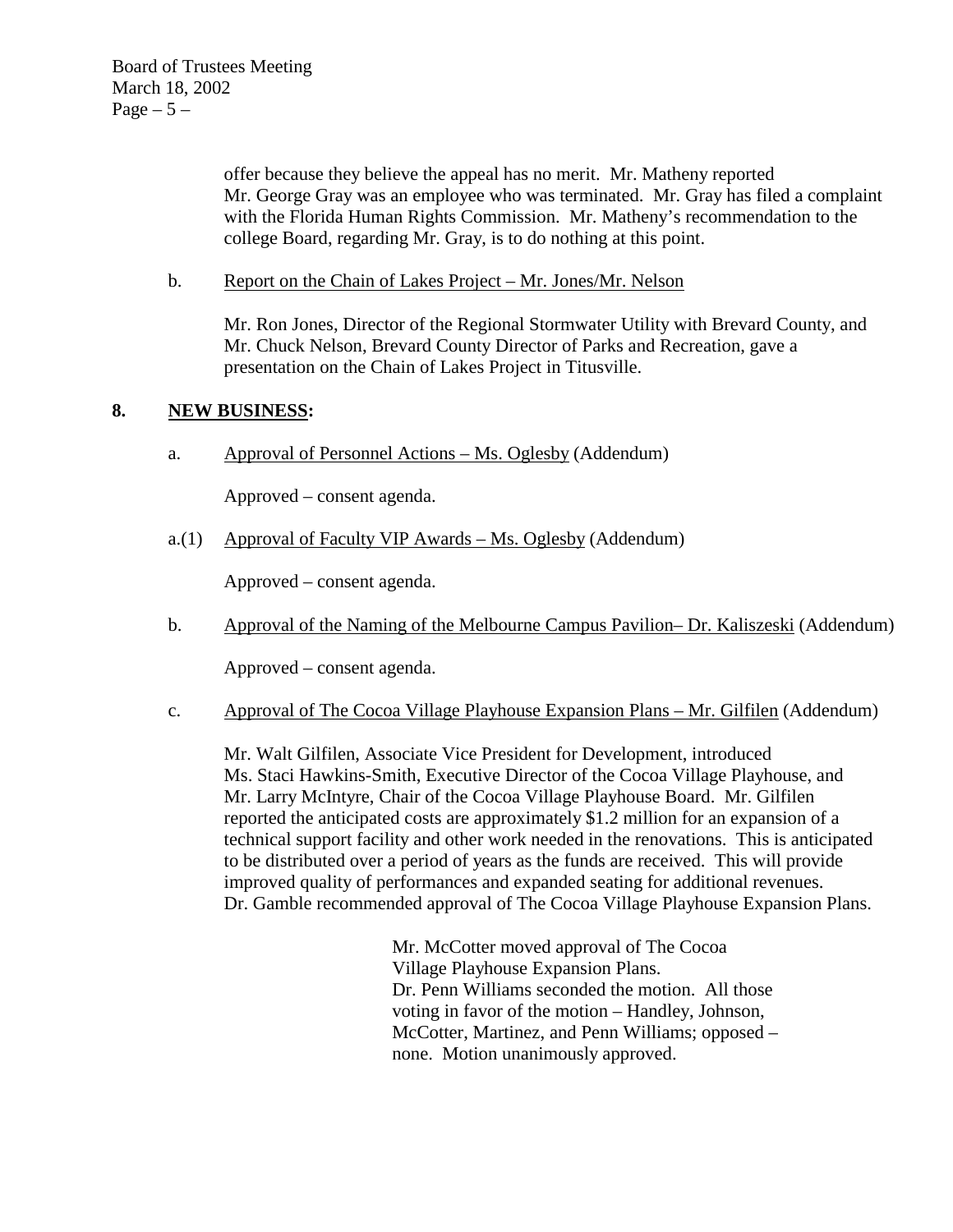Board of Trustees Meeting March 18, 2002 Page  $-6$  –

### d. Approval of Out-of-Country Travel – Dr. Gamble

 Dr. Penn Williams suggested a description of the funding source be provided to the Board when out-of-country travel is presented for approval. Dr. Gamble provided a breakdown of funding sources for the travel as requested. Dr. Gamble recommended approval of the out-of-country travel as presented.

> Mr. Johnson moved approval of the out-of-country travel. Mr. Handley seconded the motion. All those voting in favor of the motion – Handley, Johnson, McCotter, Martinez, and Penn Williams; opposed – none. Motion unanimously approved.

#### e. Brevard Employment and Training Consortium – Mr. Gilfilen/Dr. Astrab/Ms. South

Mr. Gilfilen reported the Brevard Employment and Training Consortium (BETC) includes the Brevard County School Board, Brevard Community College, Agency for Workforce Innovation, and the Division of Vocational Rehabilitation. They have been responsible for carrying out the contract for the Job Link Program for the past six years. He reported the four entities decided not to respond to the current request for proposal from Brevard Workforce Development Board (BWDB).

Mr. Gilfilen introduced Ms. Linda South, Executive Director of the BWDB, and Dr. Don Astrab, Chairperson of the BETC Consortium. Mr. Gilfilen reported that there were substantial requirements for coordination of training, placement activities, youth services, etc., listed in the current request for proposals from the Brevard Workforce Development Board. Mr. Gilfilen reported BCC feels this would put BCC tax monies at a risk.

Mr. Gilfilen reported BCC will continue to be a major provider of classes for whoever receives the contract. Ms. South shared information regarding the plans of the Brevard Workforce Development Board and BCC's role in executing workforce programs in Brevard County. Mr. Gilfilen gave special recognition to Ms. Dianne Messer, former Director of Job-Link, for putting the Brevard Job Link system on the map.

## f. First Reading of New College Policy #400.08, "Admission to the College" – Dr. Bilsky (Addendum)

Dr. Gamble reported this is a first reading; therefore no action is required. He reported the character of the policy is in line with the policy governance definition.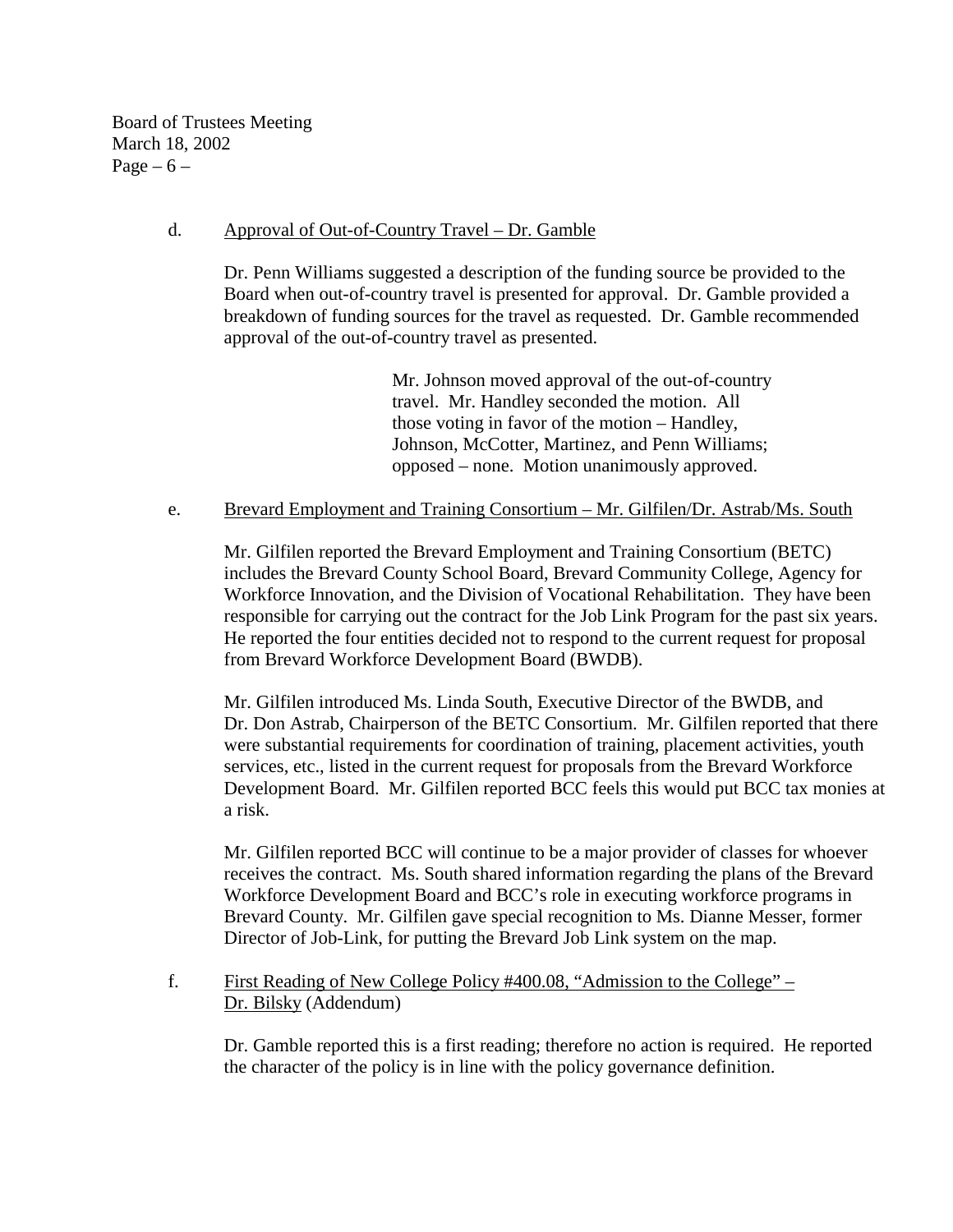Board of Trustees Meeting March 18, 2002  $Page - 7 -$ 

## g. Approval of Items to Add to Future Board Agendas by the Board – Mrs. Martinez

Mrs. Martinez asked if there were any items to add to future agendas. There were no items.

# **9. FINANCIAL ACTIONS:**

a. Approval of Monthly Budget Summary Report (February 2002) – Mr. Cherry (Addendum)

Approved – consent agenda.

b. Approval of Unrestricted Fund Budget Amendment #4 – Mr. Little (Addendum)

Approved – consent agenda.

## **10. REPORT OF THE DISTRICT PRESIDENT:**

a. Visit to Tallahassee – A Report from Dr. Penn Williams

Dr. Penn Williams reported she was invited to a function at the Governor's mansion with Mrs. Barbara Bush. One of the areas presented was the National Literacy Program. Mrs. Bush explained some of the details of the National Literacy Program and her Foundation for Literacy. Governor Bush talked about the specifics of the literacy program that Florida will have. The Florida State University is involved with the program and community colleges may even be participating in terms of pre-service learning or training teachers in the area of teaching reading.

b. Change in Date/Time of May Board of Trustees' Meeting

Dr. Gamble reported on a request to modify the May Board of Trustees meeting; however, the meeting will remain on Monday, May 20, 2002, at 3:00 p.m. for the Budget Workshop and 4:00 p.m. for the regular meeting.

c. National Science Foundation Grant

Dr. Gamble reported BCC had an electronic transmission indicating that the college's bid for a National Center of Excellence and Aerospace Training had been transmitted by the National Science Foundation to the approving agency. He reported BCC should know the results within approximately four weeks.